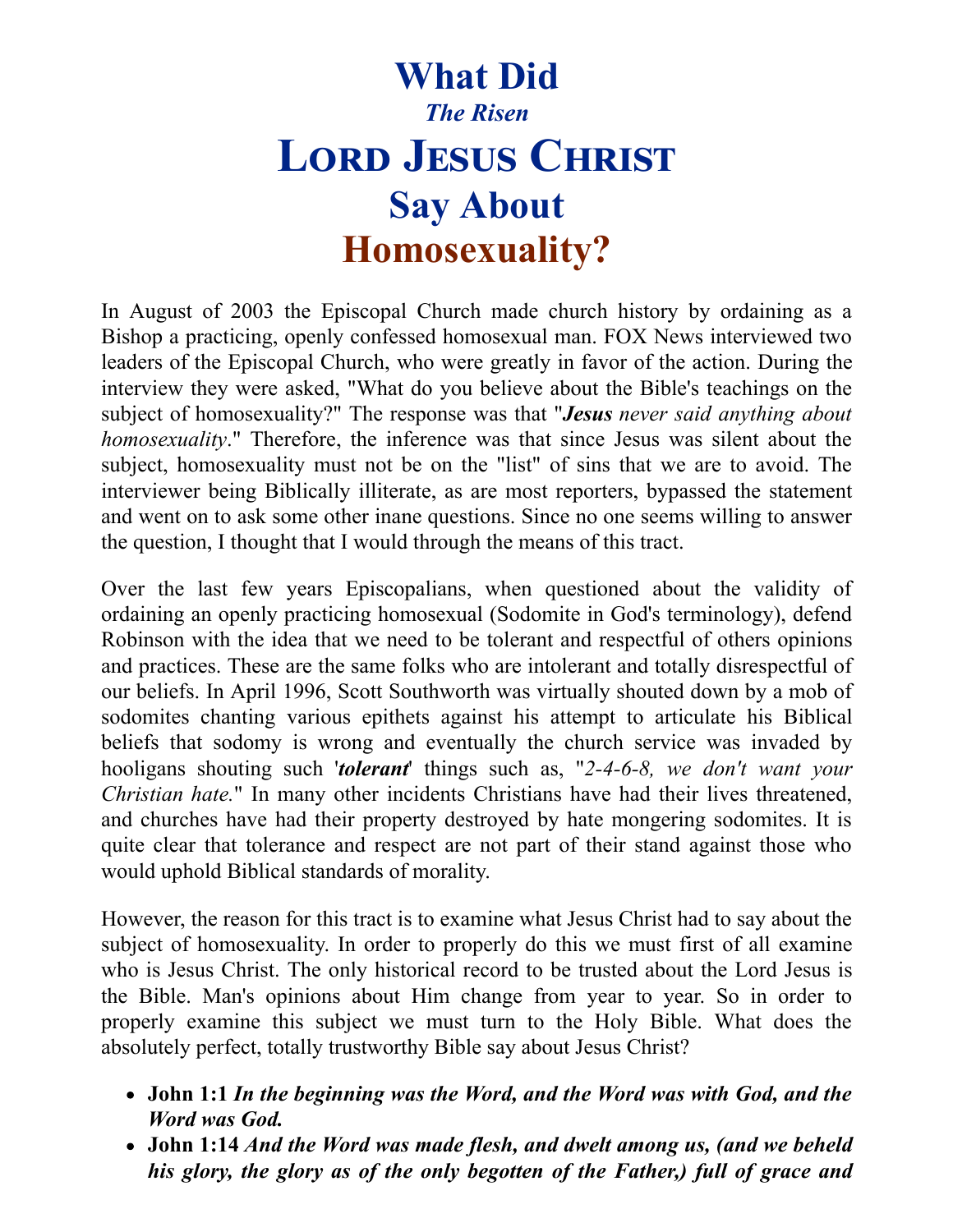*truth.*

**1John 5:7** *For there are three that bear record in heaven, the Father, the Word, and the Holy Ghost: and these three are one***.**

To summarize these three Scriptures that are totally compatible with the rest of the Bible, we see that the Word was God was in the beginning with God, and that Word was made flesh and dwelt among us. The Word is one with God so that God the Word and God the Son are the same. Jesus Christ Himself declared by His words and His works that He was "**God manifest in the flesh**."

- **John 10:30** *my Father and I are one***.**
- **John 14:9** *Jesus saith unto him, Have I been so long time with you, and yet hast thou not known me, Philip? he that hath seen me hath seen the Father; and how sayest thou then, Shew us the Father?*
- **Mark 4:41** *And they feared exceedingly, and said one to another, What manner of man is this, that even the wind and the sea obey him?*
- **Revelation 1:18** *I am he that liveth, and was dead; and, behold, I am alive for evermore, Amen; and have the keys of hell and of death***.**

So by His words and by His works He testified that He was God manifest in the flesh. **1Timothy 3:16 - "***And without controversy great is the mystery of godliness: God was manifest in the flesh, justified in the Spirit, seen of angels, preached unto the Gentiles, believed on in the world, received up into glory.***"** If your Bible doesn't read like that get a real Bible - the KJV.

The testimony of His disciples and other believers over the centuries, even unto death, has always been that Jesus Christ the Lord was and ever shall be God manifest in the flesh. Not only do His words and works declare that He is God, His attributes testify that He is God. Only God has these attributes:

- **Immutable (***unchanging***)**, **Hebrews 13:8** *Jesus Christ the same yesterday, and to day, and for ever***.**
- **Eternal John 1:2** *The same was in the beginning with God.*
- **Omniscience (***All knowledge***), John 2:24** *But Jesus did not commit himself unto them, because he knew all men,*
- **Omnipotence (***All power***)**, **Matthew 28:18** *And Jesus came and spake unto them, saying, All power is given unto me in heaven and in earth.*
- **Omnipresence (***Everywhere present***), Matthew 28:20** *Teaching them to observe all things whatsoever I have commanded you: and, lo, I am with you alway, even unto the end of the world. Amen.*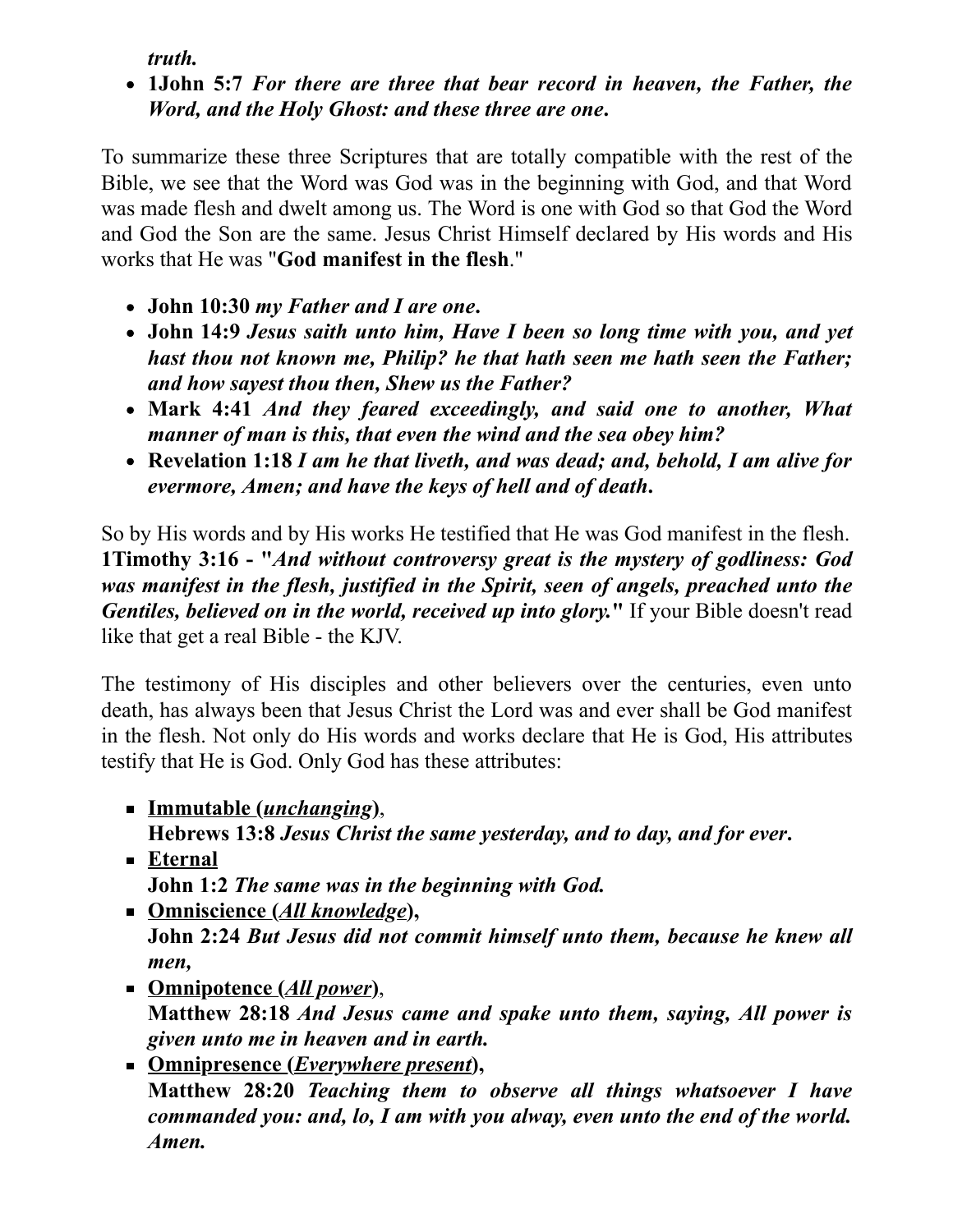In view of the incontrovertible facts that Jesus Christ possesses these five divine attributes of God, He is God, and since God does not change, anything that God has said is what Jesus has said. Therefore, whatever God has said about sodomy and other unnatural sexual relations between a man and a man or between a woman and a woman, Jesus has said the same thing. Ergo, Episcopal Bishop Robinson is not only a sodomite; he is grossly in error when he says that Jesus Christ is silent on the subject of sodomy. God the Son, God the Father and God the Holy Spirit has (note the singular verb) much to say on this subject.

Jesus said,

- **Leviticus 18:22** *Thou shalt not lie with mankind, as with womankind: it is abomination.*
- **Leviticus 20:13** *If a man also lie with mankind, as he lieth with a woman, both of them have committed an abomination: they shall surely be put to death; their blood shall be upon them.*
- **1Kings 14:24** *And there were also sodomites in the land: and they did according to all the abominations of the nations which the LORD cast out before the children of Israel.*
- **Romans 1:26** *For this cause God gave them up unto vile af ections: for even their women did change the natural use into that which is against nature:*
- **Romans 1:27** *And likewise also the men, leaving the natural use of the woman, burned in their lust one toward another; men with men working that which is unseemly, and receiving in themselves that recompence of their error which was meet.*
- **1Timothy 1:10** *For whoremongers, for them that defile themselves with mankind, for menstealers, for liars, for perjured persons, and if there be any other thing that is contrary to sound doctrine;*
- **Jude 1:7** *Even as Sodom and Gomorrha, and the cities about them in like manner, giving themselves over to fornication, and going after strange flesh, are set forth for an example, suf ering the vengeance of eternal fire.*

It is quite apparent that the Godhead, God, the Holy Spirit and Jesus had much to say about the sin of homosexuality. Therefore, anyone who is practicing such a sin is not following the tenants of the Bible, or the teachings of Jesus Christ the Lord. Episcopal Bishop Robinson is not qualified to be a leader of a church, nor should he be looked upon as someone who has any qualifications to expound the Scriptures. He is living in sin, and Jesus Christ soundly rebukes religious leaders who dare to openly repudiate the Scriptures and live in sin.

- **John 8:21** *Then said Jesus again unto them, I go my way, and ye shall seek me, and shall die in your sins: whither I go, ye cannot come.*
- **John 8:24** *I said therefore unto you, that ye shall die in your sins: for if ye believe not that I am he, ye shall die in your sins.*